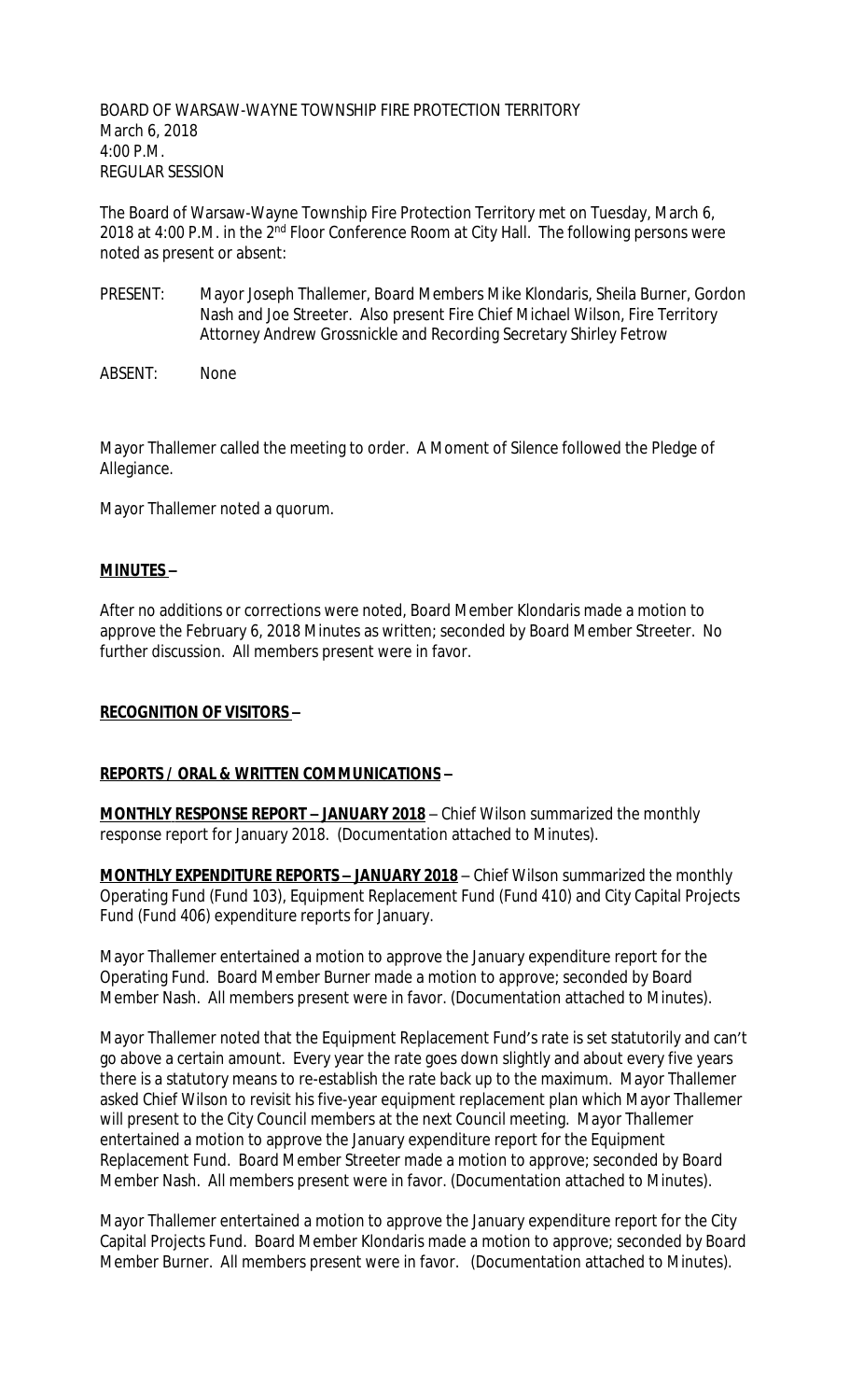**KOSCIUSKO COUNTY HEALTH DEPARTMENT – NARCAN REPORT –** Chief Wilson presented a letter from the Kosciusko County Health Department that provides statistics for Narcan administration 2016 vs. 2017. (Documentation attached to Minutes).

**CONSTRUCTION REPORT – FEBRUARY 7TH, 2018** – Chief Wilson provided a status report of the work and respective contract amount for Station 3. (Documentation attached to Minutes).

#### **UNFINISHED BUSINESS –**

**OATH OF CORE VALUES** – Chief Wilson provided an updated Oath of Core Values based on the recommendations of Territory Board Members at the March 6, 2018 Board Meeting. Chief Wilson noted he added "pride in stewardship and innovation while involved in collaboration with other emergency agencies, maintaining an interoperable setting". Chief Wilson indicated the oath will be included on the City's website and grant applications that request an organization's oath. After no further discussion, Mayor Thallemer entertained a motion to approve. Board Member Streeter made a motion to approve the Oath of Core Values; seconded by Board Member Nash. All members present were in favor. (Documentation attached to Minutes).

### **NEW BUSINESS –**

**CITY WIDE EMERGENCY RADIO COMMUNICATION PLAN – PERMISSION TO PURCHASE** – Chief Wilson explained the need for a city-wide radio communications system. Based on an LEPC field exercise critiqued by a consulting agency, it was determined that the responding agencies lacked the ability to radio communicate with each other. Chief Wilson indicated the City of Warsaw Department Heads designed a program to move the new repeater for the Street Department to Station 1 using the new tower at Station 1, and adding two new radio frequencies, allowing communication on the VHF frequency, State-wide P25 system and 800 frequency. This plan fixes all issues on a daily operational level and on a district-wide emergency allowing fire and police to communicate together. The Fire Territory's 2018 budget supports this three-year municipal lease program with the remaining balance budgeted in 2019 and 2020. At the end of the three-year lease, the radios are owned by the departments. J & K Communications will be presenting the plan at the March 16th Board of Works meeting. Mayor Thallemer questioned the 2018 amount vs. the 3-year total amount indicated in Chief Wilson's memo. Based on the 2018 figure of \$34,503.89 the total three-year figure would total \$103,511.67, not \$97,782.12 as specified in the memo. It is the consensus of the Fire Territory Board to move ahead with the project provided all information is available at the BOW meeting and upon BOW approval. (Documentation attached to Minutes).

**2018 NORFOLK SOUTHERN LOCAL DISCRETION GRANT – PERMISSION TO APPLY** – Chief Wilson stated if approved and received, the grant would be used for Family Safety Day and to assist in educational materials for adults with the BullEx Fire Extinguisher System. The grant request amount is \$1,000. Mayor Thallemer entertained a motion for permission to apply. Board Member Klondaris made a motion to approve; seconded by Board Member Burner. No further discussion. All members present were in favor. (Documentation attached to Minutes).

**NIPSCO UTILITY APPLICATION – STATION 13-3 –** Chief Wilson indicated this application is for electric service at Station 13-3. There is no cost for the service; however, approval is required. Board Member Klondaris made a motion to accept NIPSCO's offer to provide electric service at Station 13-3; seconded by Board Member Streeter. No further discussion. All members present were in favor. (Documentation attached to Minutes).

**PROMOTION OF CAPTAIN BROOKS HUFFER TO BATTALION CHIEF** - Chief Wilson indicated Captain Brooks Huffer has been promoted to Battalion Chief. This promotion was effective March 2, 2018. Mayor Thallemer noted the Board of Works has approved the pay increase. (Documentation attached to Minutes).